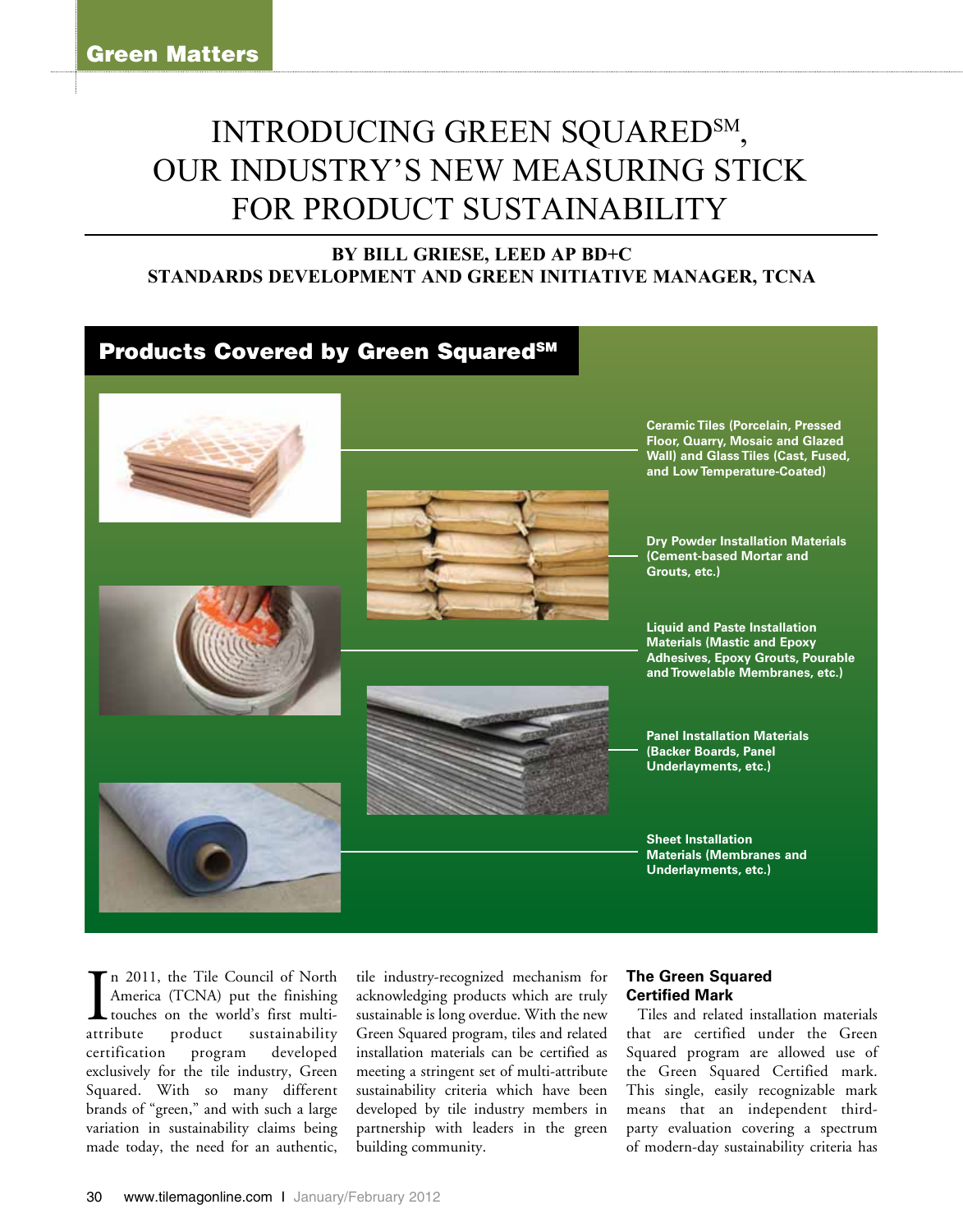

*TCNA is pleased to announce that the first independent third party certification bodies to participate in Green Squared are Underwriter Laboratories (UL) Environment, Scientific Certification Systems (SCS), and NSF International.* 

been made and that the marked product meets all necessary criteria. Certified

conformance to these criteria enables architects, specifiers, and consumers to choose products knowing that their sustainability needs are being met.

In a marketplace wary of green product claims, a Green Squared Certified marking will provide authenticity and instill consumer confidence that the product they are purchasing is the "real deal." Green Squared certification is the North American tile industry's go-to strategy for evaluating product sustainability. While single attribute claims will continue to be made, the marketplace will soon develop a new view towards product sustainability: "If it doesn't meet the multi-attribute criteria of the Green Squared standard well then, sorry, it isn't green."

## **How the Green Squared Program is Structured**

The Green Squared certification program was developed by the TCNA in accordance with the principles of ISO Type 1 (ISO 14024) environmental labeling and declaration requirements. It was developed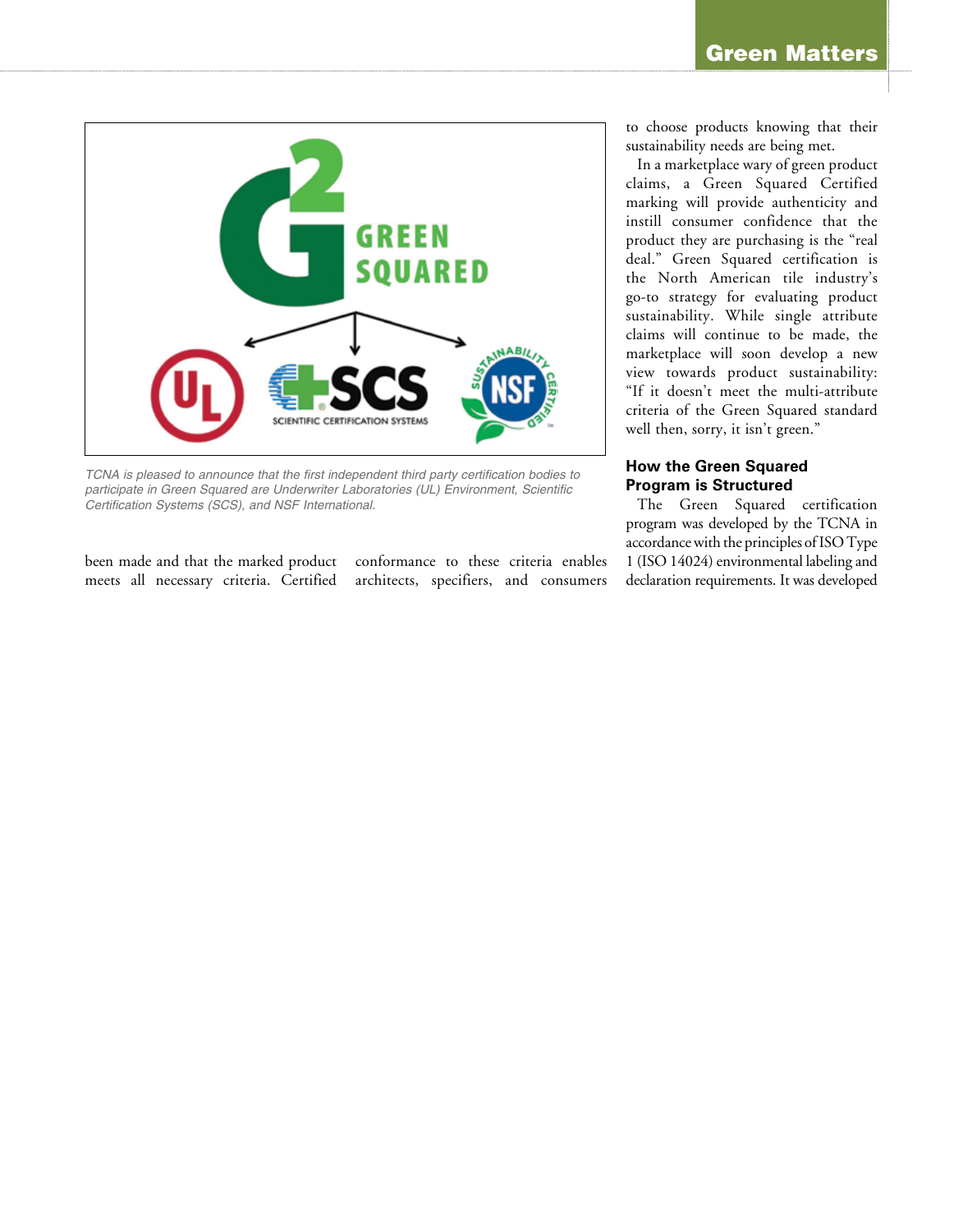as part of the TCNA's ongoing initiative to support the efforts of producers, purchasers, and policy makers to improve the environmental and social sustainability of products and services. Green Squared is based on the sustainability demands of the North American marketplace and applicable to products manufactured in any part of the world.

TCNA provides and maintains the Green Squared certification program, including all associated logos and certification marks. TCNA requires all products bearing the Green Squared Certified mark to undergo a comprehensive and independent assessment by a recognized third-party certification body to determine conformance to the industry's



*If a Green Squared authorized certification body verifies that a product is in conformance with the ANSI A138.1 standard, the Green Squared Certified mark may be used in conjunction with that product.* 

newly approved product sustainability standard, ANSI A138.1.

Currently, third party certification bodies participating in Green Squared include NSF International, Scientific Certification Systems (SCS), and Underwriter Laboratories (UL) Environment. All three organizations are highly regarded within the North American architectural community and have operations worldwide. Participation by organizations such as these in Green Squared makes possible true third-party validation of products and brings added value to the Green Squared Certified mark.

#### **The ANSI A138.1 Standard**

The ANSI A138.1 standard, which is the basis for Green Squared certification, was created to provide a means by which to define and measure the sustainable attributes of tiles and related installation materials.

ANSI A138.1 is five standards in one, covering a variety of products including tiles (ceramic and glass), powder goods (grouts, mortars, etc.), liquid/paste installation products (trowelable membranes, liquid polymer additives, etc.), panel installation products (backer boards, underlayments, etc.), and sheet installation products (crack isolation membranes, waterproof membranes, etc.). This allows the industry to offer installed "systems" of Green Squared Certified products, which is the